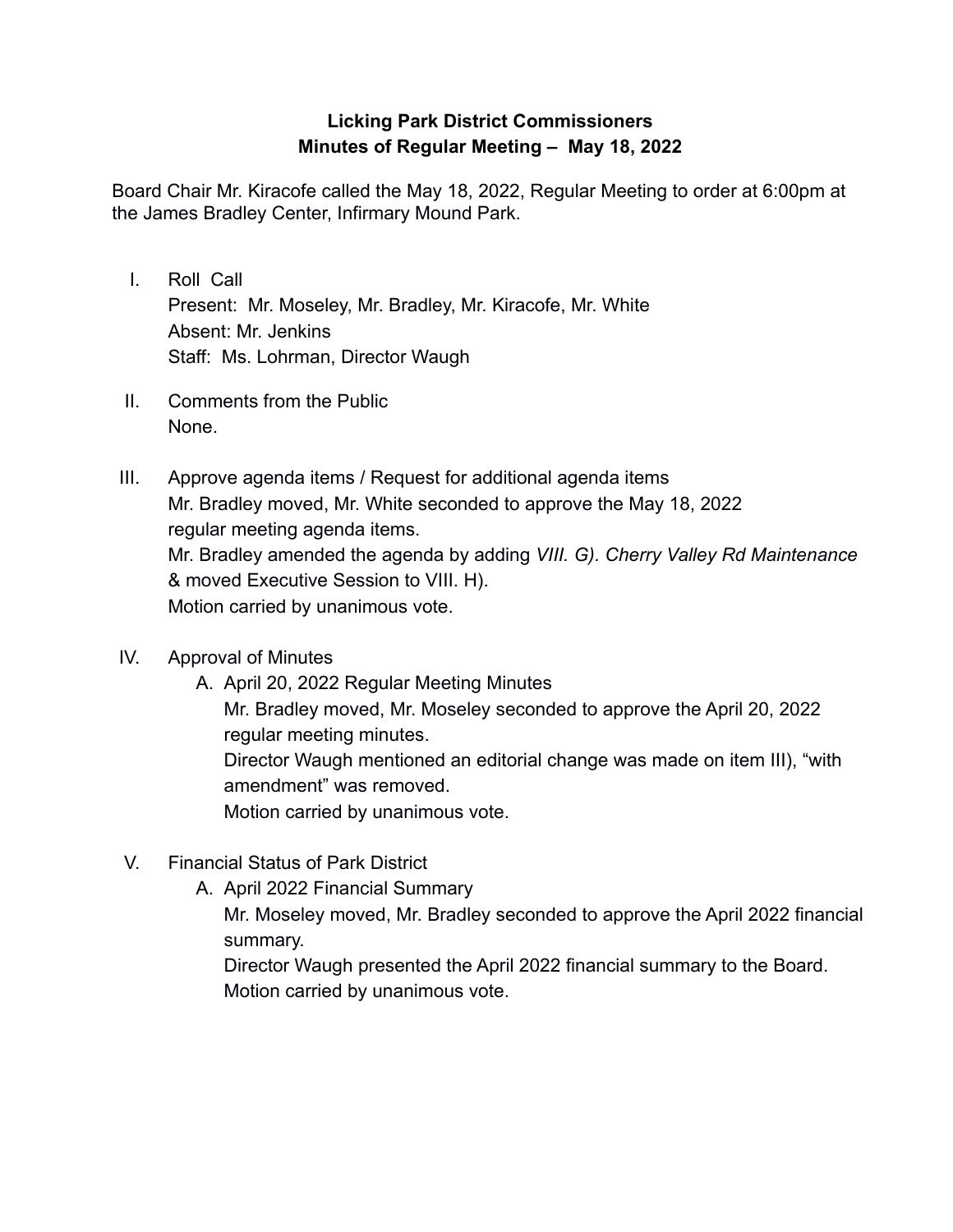VI. Approval of April 2022 Revenue & Expenses

A. April 2022 Revenue & Expenses Mr. Bradley moved, Mr. White seconded to approve the April 2022 revenue & expenses. Director Waugh presented the April 2022 Revenue & Expenses to the Board.

Motion carried by unanimous vote.

- VII. Old Business
	- A. Newell Trail Update Construction & Dedication Director Waugh updated the Board on the status of the Newell Trail construction & dedication. The trail dedication is scheduled for June 25, 2022 at 10am. The trail has been installed, with just a few details to finish, but has a flaw regarding the straightness of the trail. McB's paving is working on a remedy.
	- B. LCC/LPD/TJEF Draft Bike Trail Maintenance Agreement Director Waugh stated the draft is currently in the hands of the TJ Evans Foundation's attorneys. Once they approve it, he will present it to the Licking County Commissioners.
	- C. McClintock property, adjacent to Reese Wildlife Sanctuary under contract Director Waugh updated the Board on the status of the McClintock property. The property is currently under contract with another individual He told the realtor if it falls through to let him know.
	- D. Riverview Disc Golf Course Director Waugh stated Kristy Moore is putting an exhibit & layout together to present to the Park District for review prior to any construction begins.
	- E. Dog Park Lighting Project begins 05/17/22 Director Waugh stated the installation of three light poles, each pole has two lights, started today at the Paws to Play Dog Park. The lights will be on a timer & will shut off at 9pm.

A brief discussion took place regarding the use of drones on the Park District's properties. Director Waugh stated Ms. McAdams posted a policy on drones & other aviation apparatus' to the website to address the public's questions. Director Waugh mentioned a drone day has been suggested to allow use at least one day a year when drones would be permitted to fly. Trails would be closed to horses..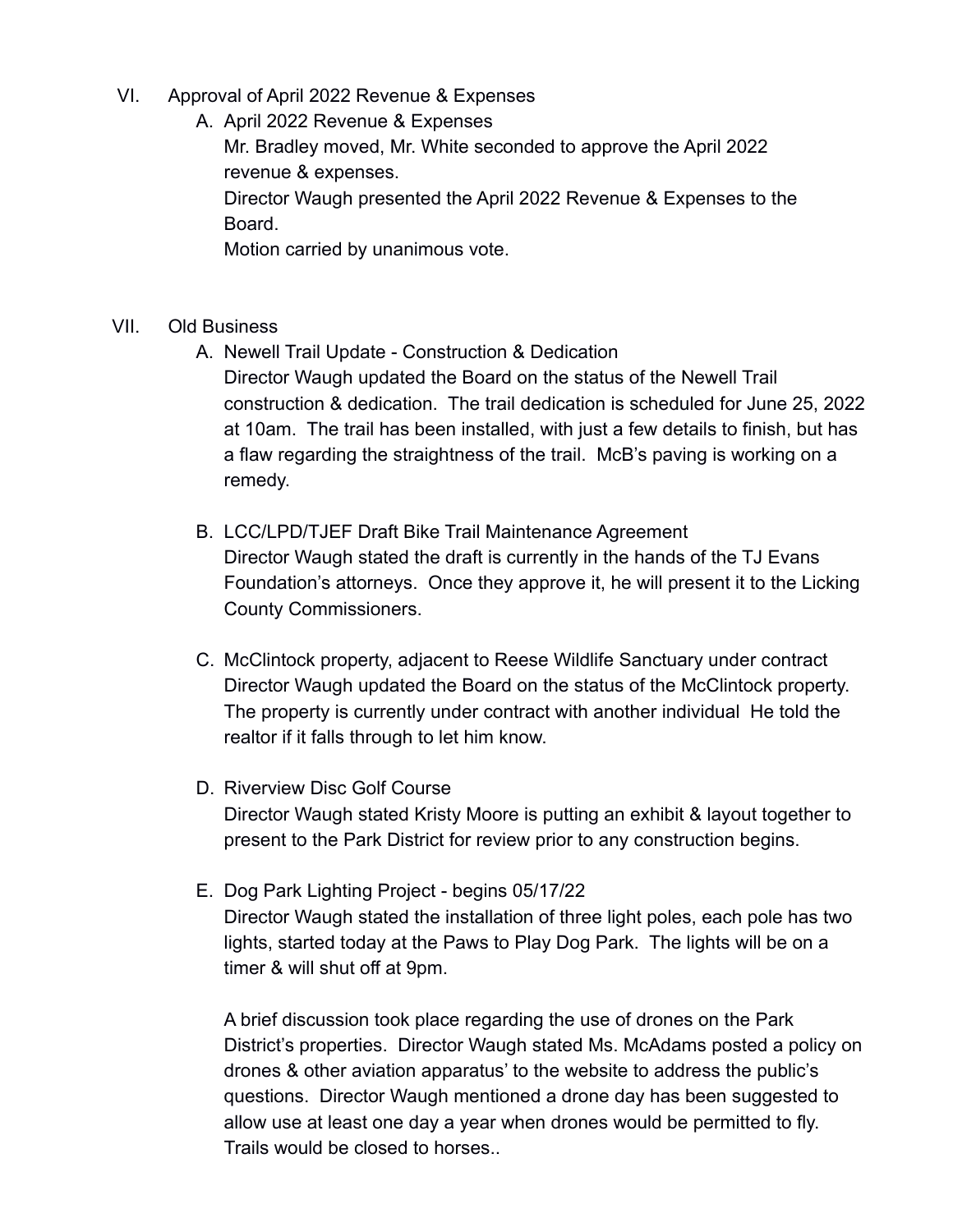F. Volunteer Appreciation Event

Director Waugh congratulated everyone on a job well done for the Volunteer Appreciation Event held on April 22, 2022, with 80 people in attendance. He, along with Mr. Jenkins were unable to attend but appreciated Mr. Kiracofe stepping in to present the Volunteer of the Year award to Mr. Lyon. Mr. Bradley & Mr. Moseley would like to see a more structured event, with a meal & awards time established so everyone can be present for the award ceremony. Special compliments & gratitude were made to La Chatelaine for the donated desserts.

- VIII. New Business Special Item Follow Up
	- A. Approve ODNR Grant Resolution NatureWorks/Natural Playscape Phase 3 Mr. Bradley moved, Mr. White seconded to approve the ODNR Grant Resolution for NatureWorks/Natural Playscape Phase 3. Director Waugh explained this Resolution allows the Park District to apply for the NatureWorks grant for Phase 3 of the Natural Playscape. He stated ODNR has not yet set a dollar amount for Licking County so the amount for the grant is unknown.

Motion carried by unanimous vote.

B. Longwell-Miles Memorial Park update

Director Waugh followed up with the Board on the status of the Longwell-Miles Estate. He stated he had a Zoom meeting with the Ohio Attorney General's office, along with others involved with the estate. It will go to the Licking County Probate judge in June for approval.

Director Waugh stated he contacted Scott Ryan, the Governor's liaison for Intel, to prepare for Intel's arrival.

Director Waugh instructed the Board to think about ideas for the property. Mr. Moseley asked Director Waugh to talk to Soil & Water about the possibility of installing a pond or lake.

C. BST Lancer Rd Ext. ODOT TAP grant \$1,001,444; 95/5, LPD to pay engineering

Director Waugh stated this extension will run from US 40 to Christland Hills Rd, which will add approximately 1.25 miles to the Buckeye Scenic Bike Trail. He has a meeting scheduled with ODOT in June & construction is tentatively set for 2024/2025. A consultant selection committee will be established in June or July this year.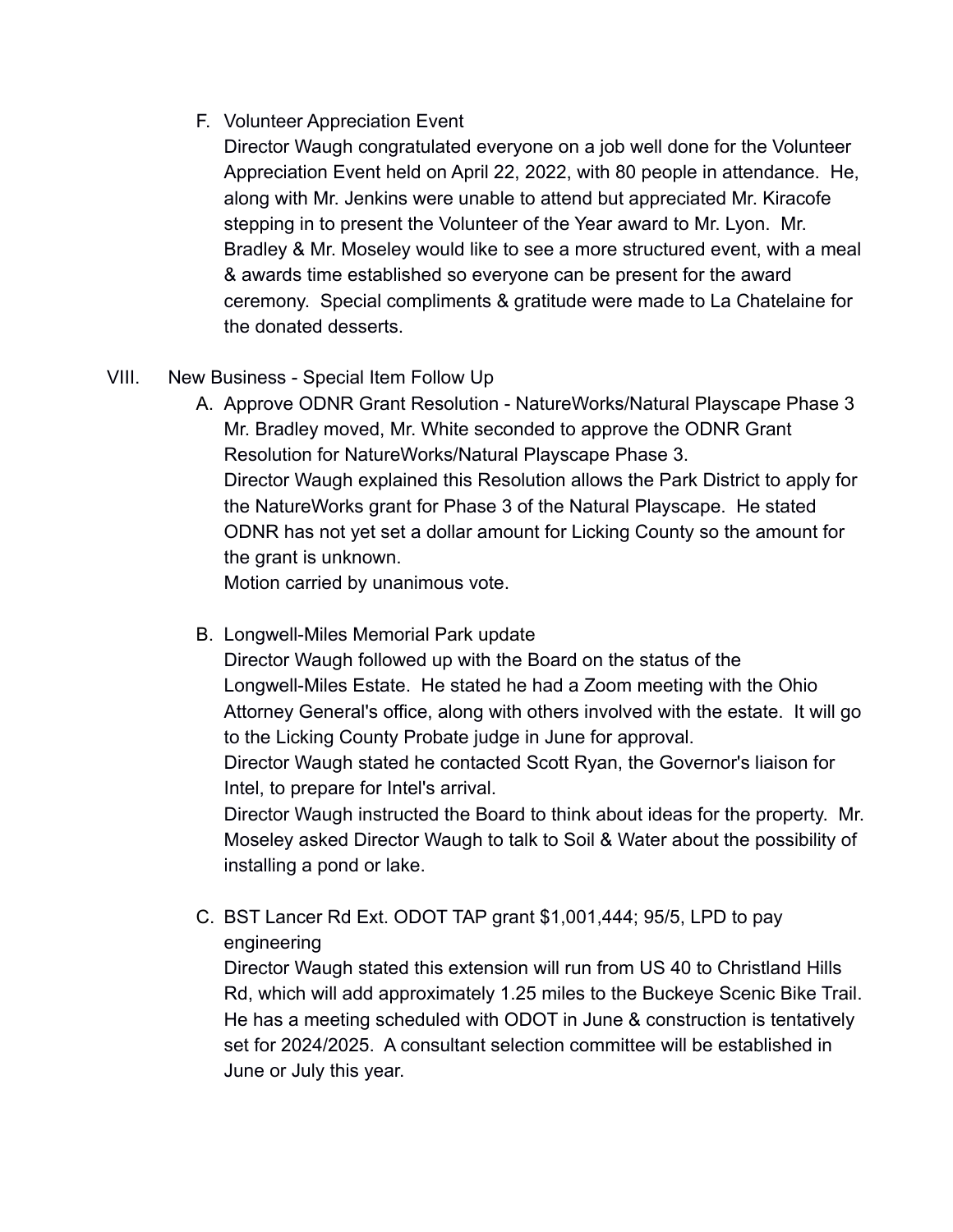D. Mirror Lake Path - Up to \$75,000 for construction

Mr. Moseley moved, Mr. White seconded to approve spending up to \$75,000 for the construction of the Mirror Lake path.

Director Waugh stated that because two quotes for the walkway around the lake came in over \$50,000, the project had to go out to bid. The notice was posted Monday so bids will be opened in two weeks.

Mr. Bradley stated he was still worried about the impact the trail & construction would be on the wetlands.

Director Waugh assured him ADR worked with Smart Services & they stated the wetland wouldn't be impacted.

Mr. Bradley asked when construction would start on the handicap dock. DIrector Waugh stated the paved path had to go in first, then the concrete path, & the dock would go in last.

Motion carried by unanimous vote.

E. Panhandle Trail 100' reconstruction \$9,800.00

Mr. Bradley moved, Mr. Moseley seconded to approve spending up to \$9,800.00 to reconstruct 100' of Panhandle Trail. Director Waugh stated the Panhandle Trail is flooding just west of Miller

Ranch Rd. The path needs to be built up 12". The ditch along the trail has been cleaned out. Director Waugh to get a second quote. Motion carried by unanimous vote.

F. Annual Report

Director Waugh presented the Board with the 2021 Annual Report. Mr. Kiracofe encouraged Director Waugh to have the annual report done by February so it could be distributed when campaigning for the next levy in 2027. Director Waugh stated a lot of work goes into creating the report & he will encourage staff to keep up with photos and events throughout the year.

G. Cherry Valley Road Maintenance

Mr. Bradley stated there has been an ongoing issue with the Cherry Valley Road parking lot not being maintained by the City of Newark. He stated the Park District gets blamed for not taking care of it so he asked if Director Waugh could discuss with the TJ Evans Foundation about taking over the maintenance duties.

Director Waugh stated he would first ask the City of Newark to remedy the issues.